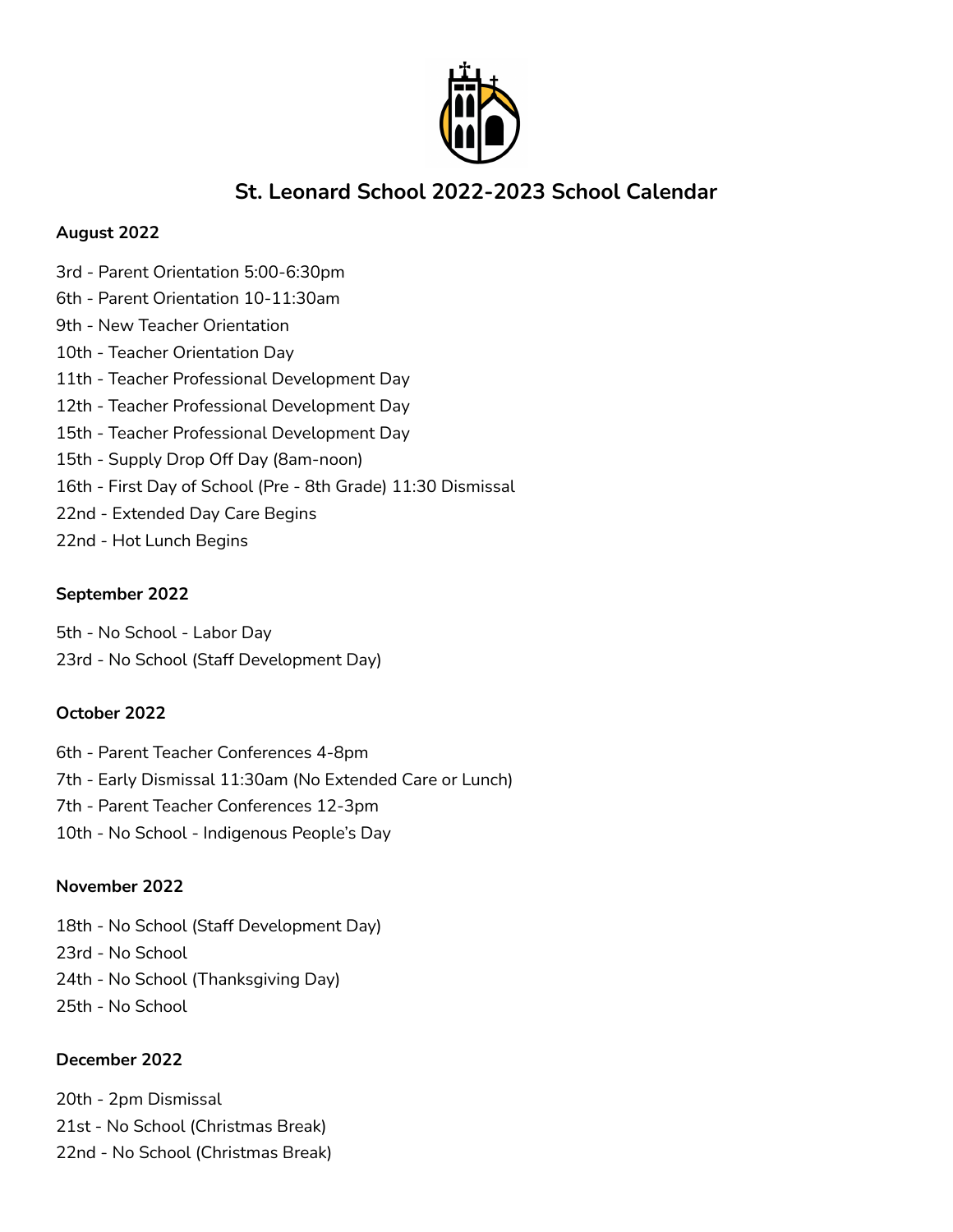23rd - No School (Christmas Break) 25th - Christmas Day 26th - No School (Christmas Break) 27th - No School (Christmas Break) 28th - No School (Christmas Break) 29th - No School (Christmas Break) 30th - No School (Christmas Break)

### **January 2023**

1st - New Year's Day 2nd - No School (Christmas Break) 3rd - No School (Christmas Break) 4th - No School (Christmas Break) 5th - School Resumes 16th - No School (Martin Luther King, Jr. Day)

### **February 2023**

17th - No School (Staff Development Day) 20th - No School (President's Day)

### **March 2023**

9th - Parent Teacher Conferences 4-8pm 10th - Early Dismissal 11:30am (No Extended Care or Lunch) 10th - Parent Teacher Conferences 12-3pm

#### **April 2023**

7th - No School (Good Friday) 9th - Easter Sunday 10th - No School (Spring Break) 11th - No School (Spring Break) 12th - No School (Spring Break) 13th - No School (Spring Break) 14th - No School (Spring Break) 17th School Resumes 28th - No School (Staff Development Day)